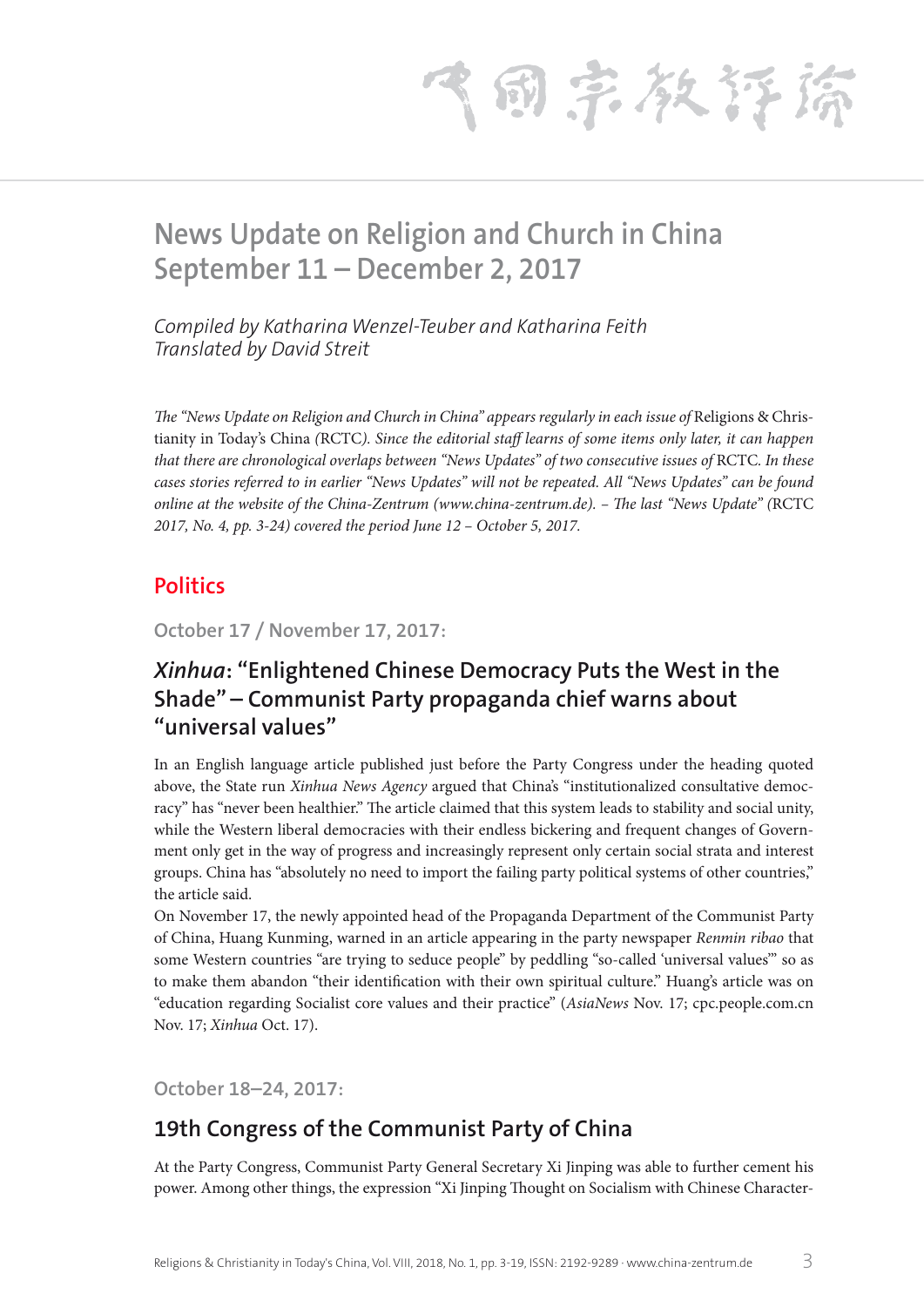istics for a New Era" (习近平新时代中国特色社会主义思想) has now been inserted into the Party statutes. According to the *South China Morning Post*, this effectively means that from now on any attempt to challenge Xi will be regarded as defiance of the Party. The paper also noted that Xi was the first politician since Mao to have his ideology codified in the Party statutes while still in office.

Party Congresses of the Communist Party of China are held every five years and they set the course for the country's politics over the next few years. The Party Congress elects the members and candidates of the Central Committee, which in turn appoints the Politburo. The Politburo's 7-member Standing Committee is the Party's highest governing body. On October 18, Xi Jinping gave the keynote speech before the 2,287 delegates, a speech in which the religions were also mentioned (see entry of October 18, 2017 in the section "Religious Policy") (*AsiaNews* Oct. 24; *Hong Kong Sunday Examiner* Oct. 28; *South China Morning Post* Oct. 18, 28; *Xinhua* Oct. 18, 24).

**November 21, 2017:**

## **Civil rights lawyer Jiang Tianyong sentenced to two years in prison**

The Intermediate People's Court in Changsha (Hunan Province) found the Chinese lawyer guilty of inciting subversion of State power. The verdict charged that Jiang had, among other things, "for a long period of time been under the influence of anti-Chinese forces." Jiang had previously made a confession, which observers judged to have been made under duress. Jiang Tianyong, who is a Protestant Christian, defended people who were accused in politically sensitive cases, including the Christian human rights lawyer Gao Zhisheng and the blind dissident Chen Guangcheng, as well as members of Falun Gong, Tibetans, petitioners and victims of HIV/AIDS. In 2008, his application for renewal of his lawyer's license was denied. He has been arrested several times, most recently in November 2016. In August 2016, Jiang had met the UN Special Envoy on extreme poverty and human rights, Philip Alston, and three weeks before his arrest he met the former German Vice-Chancellor Sigmar Gabriel (*AsiaNews* Nov. 21; *The Guardian* Dec. 6, 2016; *Kyodo* Nov. 21; *Frankfurter Allgemeine Zeitung* Aug. 22; *ZEIT online* Nov. 21).

## **Religious Policy**

**October 18, 2017:**

## **Xi Jinping's report to the 19th Party Congress repeats well-known positions on the religions – including a demand for their Sinicization**

In his three and a half hour speech, Xi Jinping also made remarks about the religions which were essentially a confirmation of previous statements. On its new WeChat account, the State Administration for Religious Affairs (SARA) summarized Xi's statements on religion in his speech to the Party Congress in four main points: 1) Socialist democracy and rule by law should be further developed. In the process, among other things, the [Party's] national minorities' work and religious work should be moved forward in an "innovative" fashion; 2) in all the major areas of politics and society, under which religion is also enumerated, theoretical analysis and policy guidance should take place; 3) "the basic guidelines of the religious work of the Party are to be fully implemented, the orientation of the religions of China toward Sinicization is to be fully adhered to and we must work actively towards adapting the religions to socialist society" [phrases taken from Xi Jinping's speech on religion of April 2016]; 4) all kinds of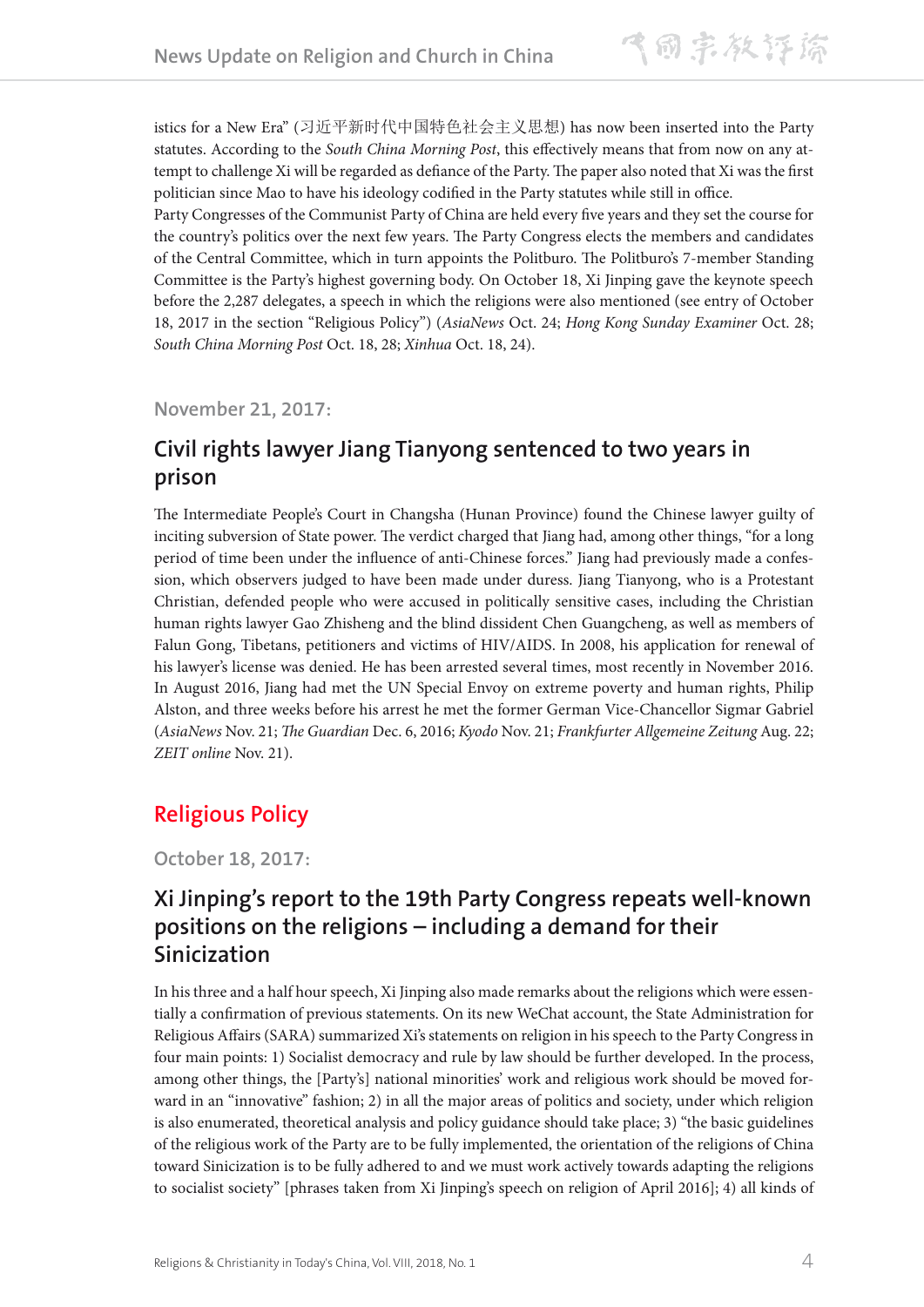infiltrative-subversive, terrorist, separatist and religiously extremist activities are to be prevented and suppressed (SARA-WeChat-Account *Weiyan zongjiao* 微言宗教 as reported on chinacatholic.cn Oct. 20, chinaislam.net.cn Oct. 19 and fjnet.com Oct. 18).

#### **October 18, 2017:**

## **Seven religious leaders are among the 74 special guests at the opening of the Party Congress**

The seven religious leaders invited to be present were the chairs of the official associations of the five recognized religions, with Protestants and Catholics each represented by two delegates (since the two groups each have two official governing bodies). Later, in a report on this event, the State Administration for Religious Affairs (SARA) quoted each of the seven guests with words uttered in support of Secretary General Xi and of the goals of the Party. The associations of each state-approved religion organized meetings at both national and local levels in order to watch Xi's televised speech together, photo documentations of these meetings were published on the relevant websites.

As reported by *AsiaNews*, Wang Zuo'an, Director of SARA, was not reappointed by the Party Congress to the Central Committee, to which he had previously belonged. The reasons for his failure to be reappointed are not clear (*AsiaNews* Oct. 19, 26; *Hong Kong Sunday Examiner* Oct. 28; Nov. 4; Dec. 2; sara. gov.cn Oct. 19).

**November 23, 2017:**

### **State Administration for Religious Affairs (SARA) publishes a directive against the commercialization of Buddhism and Daoism**

The directive, divided into ten points, represents a continuation of the subject that has for years been the main point of China's religious-political agenda regarding Buddhism and Daoism.

The document, dated November 3, 2017, is entitled "Some Views on the Further Regulation of the Problem of the Commercialization of Buddhism and Daoism" (关于进一步治理佛教道教商业化问 题的若干意见). Among other points, the document declares that Buddhist and Daoist sites have to be of a non-profit nature and that they may not be sub-contracted or transformed into joint-stock companies or joint ventures. Sites which are not registered as official Buddhist or Daoist sites for religious activities are not allowed to organize religious activities in the name of Buddhism or Daoism or to accept donations. The same applies to "false" monks and nuns. Other parts of the directive deal with the price which temples may request for admission to temples, with large outdoor statues, offerings of incense and the Buddhist inspired release of living beings. Internet based religious information services which are not operated by [registered] religious organizations, facilities or schools, may not organize online religious activities such as "Buddha worship on the net," virtual offerings of incense online or online fundraising, the document says. It urges local party and Government cadres to strictly observe the rules and not to give any encouragement to a "religious fever" under the guise of promoting business, tourism or culture or to gain any corrupt advantage from religious activities.

The document was signed by the SARA and by 11 other party and State entities, including the Propaganda Department and the United Front Department of the Chinese Communist Party, as well as the ministries of public security and of finance and the state administrations of tax affairs, of tourism and of cultural heritage. Many of the provisions contained in the document are unattributed quotes from the recently revised "Regulations on Religious Affairs," and can be considered as a first follow-up document of the revised rules, with further documents certain to follow.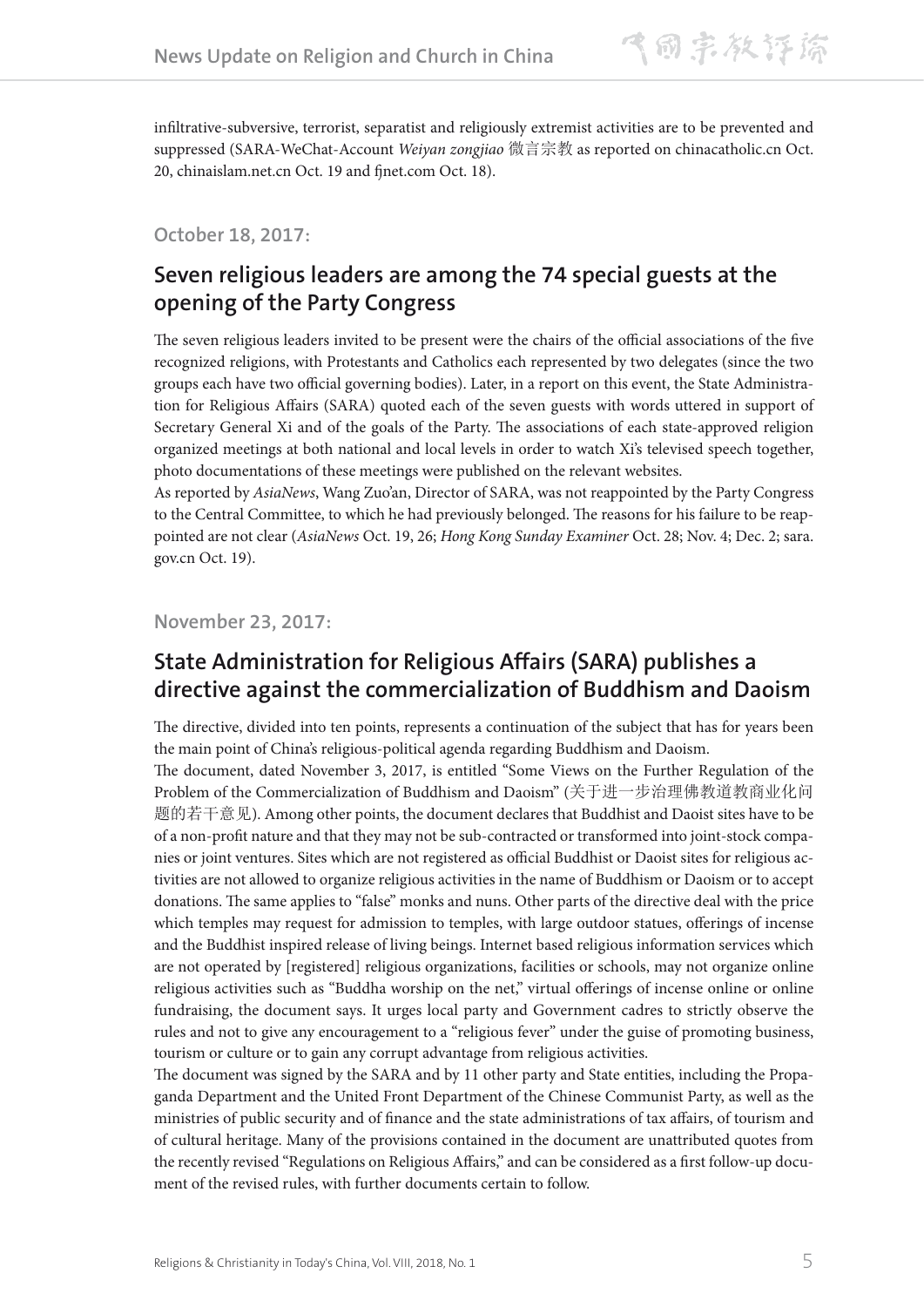飞雨宗教评谛

In 2012, the government issued a precursor to this document entitled, "Views on Dealing with Problems in the Administration of Buddhist and Daoist Temples and Monasteries" 关于处理涉及佛教 寺庙、道教宫观管理有关问题的意见. A commentary and a translation of the Chinese text can be found in *China heute* 2012, No. 4, pp. 208-212, 227-229 and also at www.china-zentrum.de under the heading "Dokumente zu Religion und Politik" (in German). A German translation of the new directive is scheduled to appear in a future edition of *China heute*.

## **Religions in General**

**September 20, to October 13, 2017:**

## **China is Israel's fastest growing tourist source – Religiously motived tourism?**

According to Israeli Minister for Tourism, Yariv Levin, who recently visited China, during the first half of 2017, 64,000 Chinese tourists visited Israel between January and July, an increase of 66% over last year's numbers. According to a September 20 report by *Xinhua*, Levin attributed this influx of Chinese tourists to Israel to a number of recently established direct flights between China and Israel. On October 13, the New York-based online portal Jing Travel, which specializes in the travel business with the Chinese, reported that some travel agencies have been including "history of religions" destinations in their tour programs. Jing Travel points out that there are destinations other than Israel for which it is easier to obtain a visa and which are more convenient and cheaper holiday destinations for the Chinese, and suggests that it is possible that these new tourists from China to Israel might be from the growing number of Christians in China, who are interested in traveling to Israel for religious reasons. In addition, according to Jing Travel, some other countries, with Indonesia first and foremost, are promoting religious tourism with an eye on China's large group of Muslims. Worldwide, *halal* tourism is a popular trend, but due to travel restrictions which the Chinese government imposes on large segments of its Muslim population, it is probably not to be expected that Chinese *halal* tourism will ever play a major role, Jing Travel argues (jingtravel.com Oct. 13; *Xinhua* Sept. 20).

See also the entry of November 21, 2017 in the section "Sino-Vatican relations" on the prohibition of including visits to the Vatican in the travel programs of Chinese travel agencies.

### **Daoism**

**October 24, 2017:**

## **Meeting on the revision of teaching materials for all official Daoist academies of China**

So far the country's 10 Daoist academies have no uniform educational materials, said Zhang Fenglin, Secretary-General of the Chinese Daoist Association (CDA), according to a report on the association's website. The creation of teaching materials for all Daoist academies – a plan adopted during the 9th National Assembly of representatives of Daoism – is therefore a pressing and daunting task for the CDA, Zhang explained. Several working meetings have already taken place and the association has completed seven volumes thus far. Representatives of CDA and the publishing house for religious culture (宗教文化出版社) of the State Administration for Religious Affairs took part in the first session, according to the report (taoist.org.cn Oct. 25).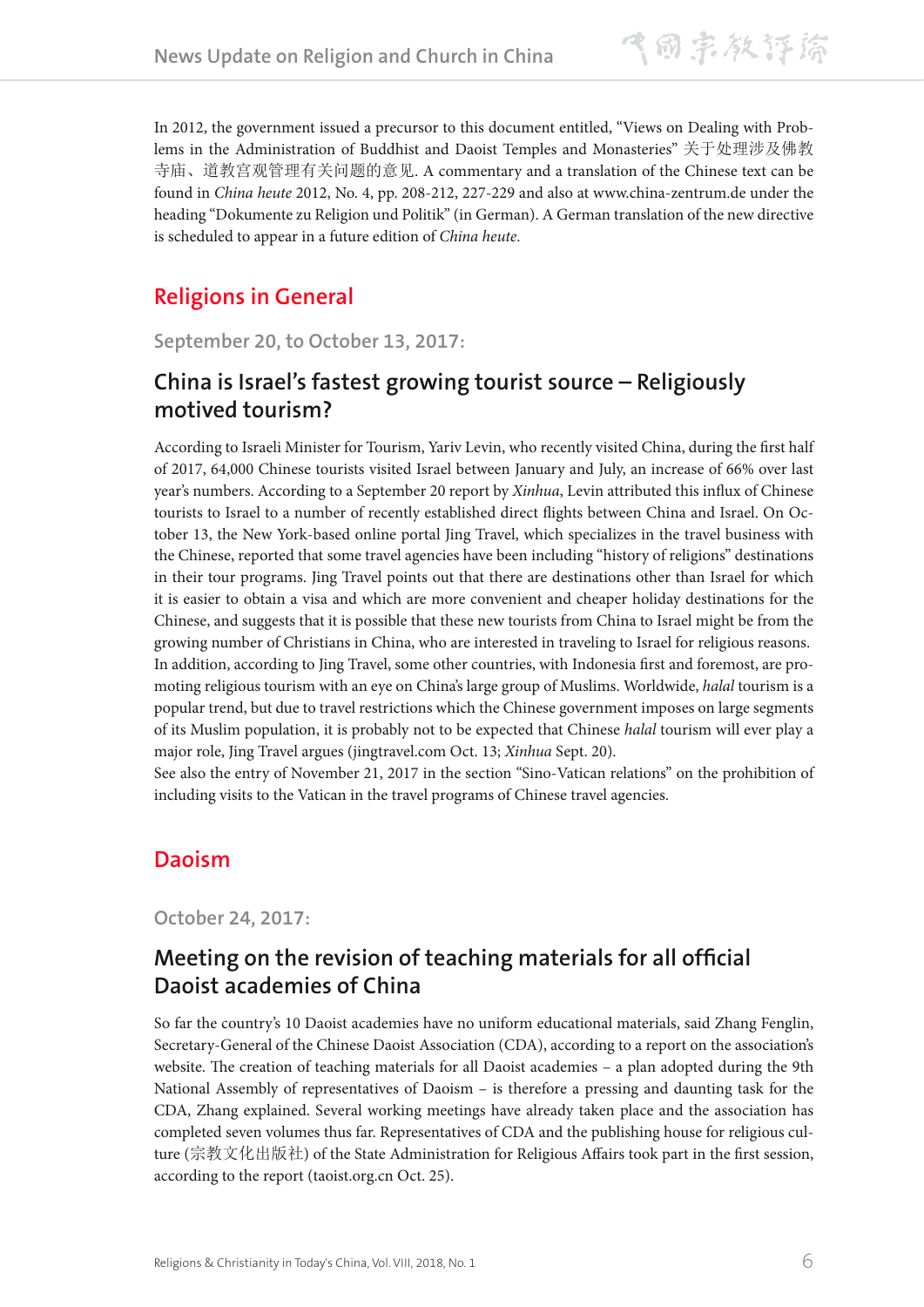**November 30 to December 3, 2017:**

### **Official ceremony to confer registers on 277 foreign adepts of Zhengyi Daoism**

According to the report on the website of the Chinese Daoist Association (CDA), the ceremony took place in the Celestial Masters' Mansion at Mount Longhu in Jiangxi Province. The three-day ritual was conducted by Zhang Jintao, head of the Celestial Masters' Mansion and one of the vice chairmen of the CDA. As is stated in the report, the ceremony had been approved by the State Administration for Religious Affairs. The 277 foreign Zhengyi Daoists came from the United States, Singapore, Thailand, Canada, the Philippines, Vietnam and Australia respectively, as well as from Taiwan and Hong Kong; 251 of them received the initial or first registers, the others were awarded higher levels. According to the report, the three day ceremony was the 28th official conferral of registers upon foreign Daoists since 1991 (taoist.org.cn Dec. 6).

The *lu* 箓-registers contain names of gods, spirits and demons and are conferred upon adepts of Daoism in order to assure them access to the gods. Priests of the Zhengyi tradition of Daoism marry and live with their families.

### **Buddhism**

**September 16, 2017:**

#### **The Jade Buddha Temple in Shanghai has been moved 30 meters**

From September 2 until the weekend of September 16 and 17, Shanghai's historic Jade Buddha Temple was physically moved 30 meters northward, following a three-month long period of intense preparation and using the most modern engineering techniques available. With this move, a larger front courtyard was created to accommodate the huge tourist flow. In addition to creating more space in front of the façade of the temple, the move was also considered a fire protection measure since visitors to the shrine light immense quantities of incense just inside the gate. The 2,000-ton temple was cautiously raised up centimeter by centimeter by hydraulic jacks and then ever so slowly rolled to its new location on special rails at the rate of 3 cm per minute. Some 2 million people visit the temple every year. For peak events such as the Chinese New Year, as many as 100,000 people can crowd into the temple on any given day (*South China Morning Post* Sept. 21).

**October 21, 2017:**

### **United Front representative: Tibetan Buddhism is "a religion with Chinese characteristics"**

At a press conference on the occasion of the 19th Party Congress Zhang Yijiong, Deputy Head of the United Front Department of the Communist Party of China, also talked about the Sinicization of religions. Responding to questions of journalists, he said (here as reported in *The Diplomat*): "Tibetan Buddhism, born in our ancient China, is a religion with Chinese characteristics. It is true that Tibetan Buddhism in formation had received influence from other neighboring Buddhist countries, but it adapted to the local reality and formed its own unique doctrine and rituals, which is a model of sinicization itself … That we are actively guiding Tibetan Buddhism in the direction of sinicization is in the hope that Tibetan Buddhism will further absorb the nutrition of the Chinese excellent culture."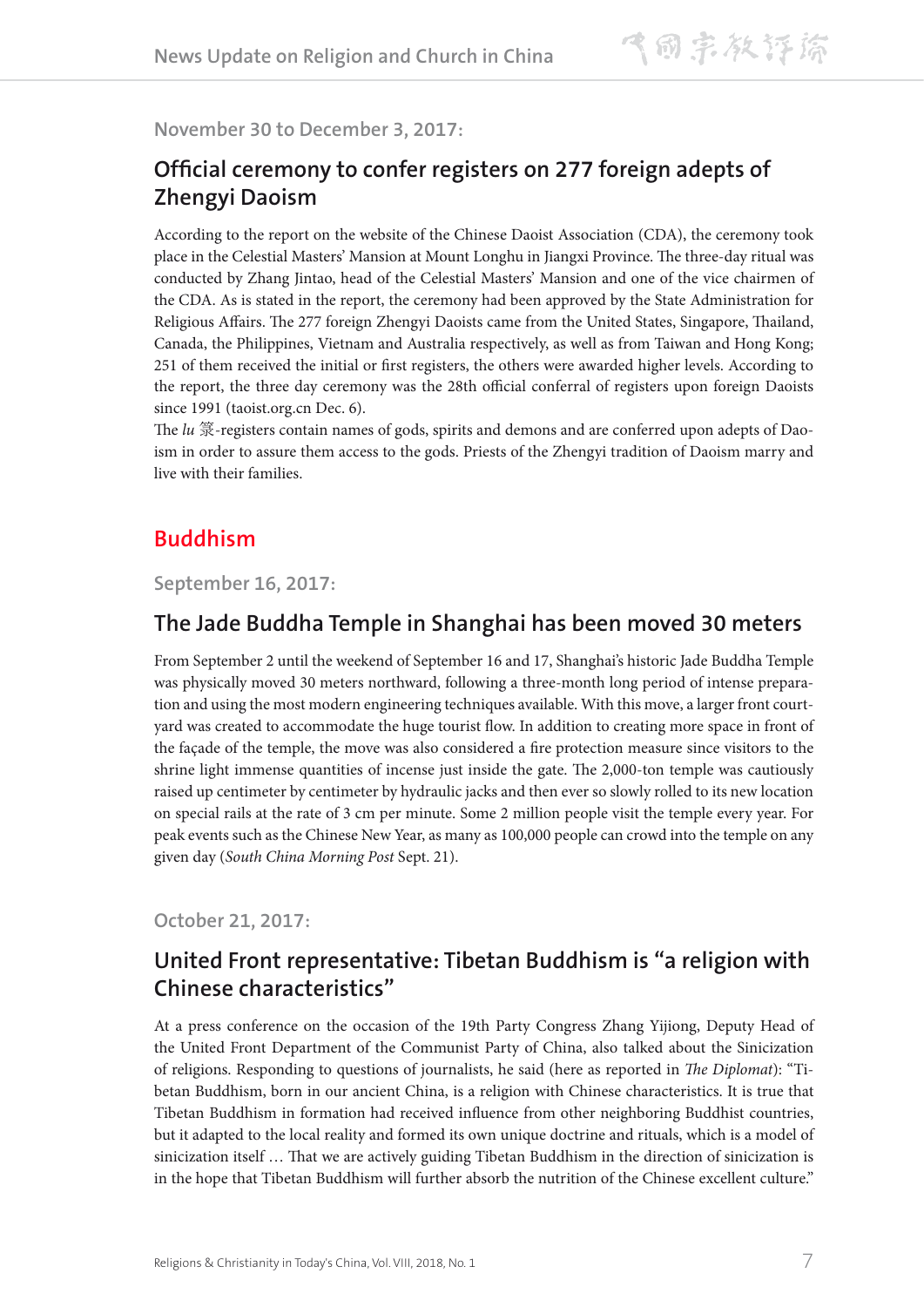According to *Reuters*, Zhang said: "It's a Chinese religion. It didn't come in from the outside" (*The Diplomat* Oct. 24; *Reuters* Oct. 21; *South China Morning Post* Oct. 21; *Xinhua* Oct. 21).

**November 26, 2017:**

## **63 year old Tibetan monk sets fire to himself in protest against the regime**

According to reports by the International Campaign for Tibet (ICT), Tenga, a respected monk in his 60s, immolated himself in the Tibetan Autonomous Prefecture of Kardzi (Chinese: Ganzi) in Sichuan Province. As he set fire to himself, the monk reportedly called for freedom for Tibet. He died as a result of his burns. His was the 5th self-immolation by a Tibetan in the People's Republic of China in 2017 and the 151st since March of 2011. (See www.savetibet.org/resources/fact-sheets/self-immolations-bytibetans/).

## **Popular Religion**

#### **October 13, 2017:**

## *Sixth Tone* **reports on threat to traditional music groups now banned from playing at funerals in the County of Pingyi, Shandong**



There are also traditional brass and percussion ensembles in rural Catholic communities, such as the Xiliulin Catholic Music Society (Shanxi Province). They play mainly at Church services and funerals. Photo: Ma Li.

Music ensembles playing traditional Chinese wind and percussion instruments are regular features at funerals and weddings in rural regions of China. According to the website *Sixth Tone* (belonging to the Shanghai United Media Group), the government of Pingyi County issued guidelines for the simplification of funerals, prohibiting, among other things, performances by traditional wind and percussion music groups. At one village funeral in June of 2017, authorities confiscated the instruments of the group that was providing music for the funeral. At the same time, according to *Sixth Tone*, the county government has paradoxically introduced measures to preserve the traditional use of one of these instruments,

the *suona* 唢呐 (long necked oboe), which was declared an intangible national cultural heritage in 2008.

Already on November 3, 2016, 21 Chinese professors (including Mo Zhongjian, also known as a representative of the thesis of "religious ecology"), published an appeal on the online portal The Paper, calling for the preservation of traditional Chinese funeral customs. In their appeal, the 21 scholars complained that "some local governments since this year" (i.e. 2016), in the name of funeral reform, were "attempting to forcibly abolish traditional funeral rituals, which are the fruit of 3,000 years of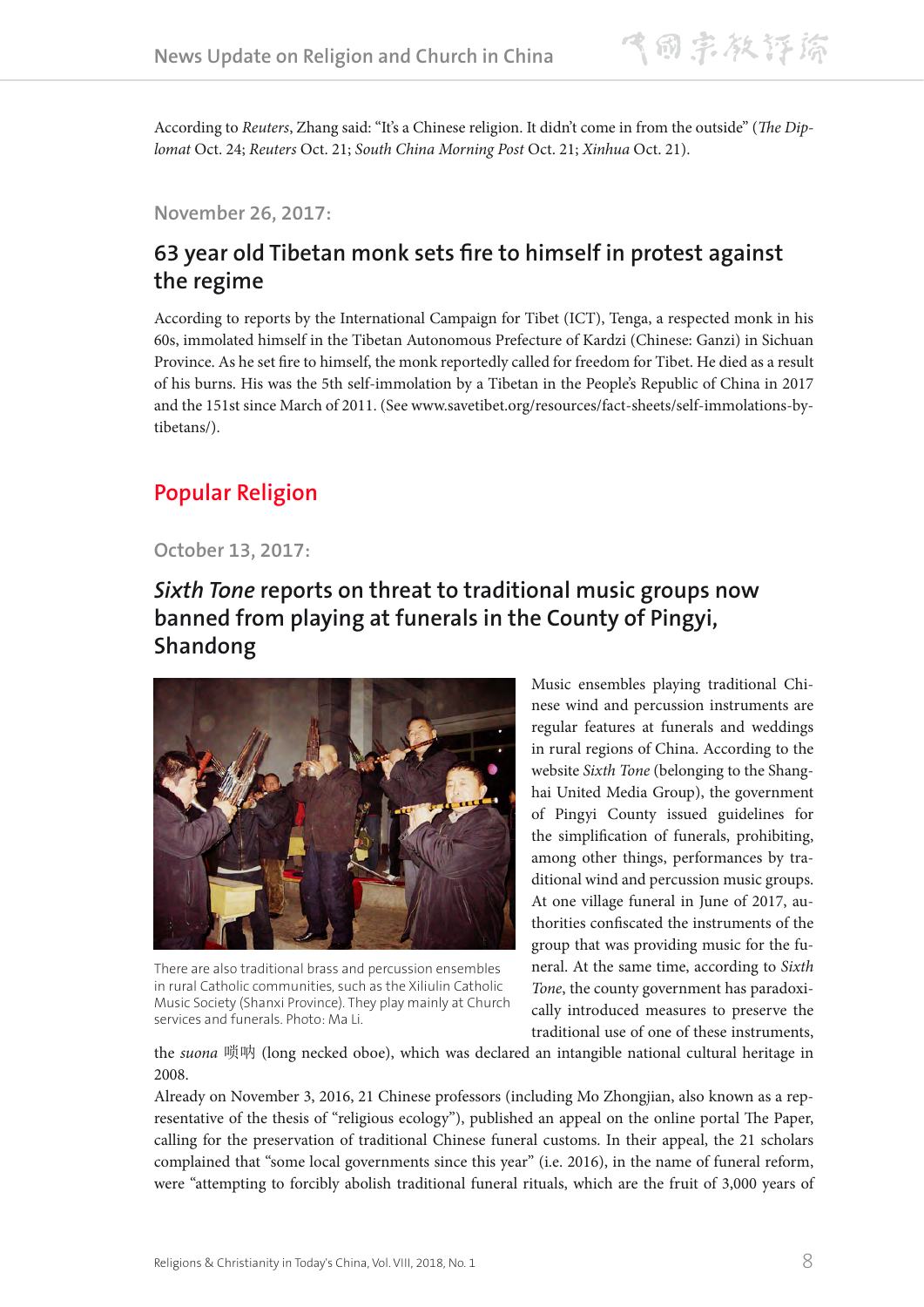Chinese civilization", including wind and percussion music. *Sixth Tone* adds that the traditional music groups are threatened not only by government measures, but have also lost popularity in recent years due to new trends in musical taste (sixthtone.com Oct. 13; thepaper.cn Nov. 3).

On traditional wind and percussion music ensembles in the Catholic Church, see Ma Li's article: "'Wenn es uns gefällt, gefällt es auch Gott'. Kirchenmusik im heutigen China zwischen europäischer und chinesischer Tradition," in: *China heute* 2012, No. 3, pp. 166-174 [in German].

### **Islam**

**September 11, 2017:**

## **26 new students admitted to the Chinese Qur'an Institute in Beijing**

On September 11, 2017, 26 students from 11 provinces – a number which appears to be very low – registered for the undergraduate course (*benke* – Bachelor degree course) at the Chinese Qur'an Institute, the national training center of the Chinese Islamic Association. On November 17, the academic year began for all courses, including a master's degree course, an undergraduate course for Ahongs (Imams) and a "Xinjiang class" (chinaislam.net Sept. 25; Nov. 23).

#### **September 14, 2017:**

## *Global Times* **on government measures against "pan-***halal* **tendencies" in the Ningxia Autonomous Region of the Hui minority**

According to an account on August 15 in the *Global Times*, published under the aegis of the Party newspaper *Renmin ribao*, a nationwide online-controversy erupted when a Sina Weibo user, who claimed to be a former student of Ningxia University in Yinchuan, complained that the university's too few non-*halal* cafeterias were inadequate to meet the needs of the university's non-Muslim students. The newspaper cited Xiong Kunxin of Minzu University in Beijing, who claims that there is in China a "pan-*halal* tendency," by which some Muslims are "demanding things be *halal* which cannot really be *halal*, such as water, roads and toilets." This, according to Xiong, is a clear misuse of the term and can only lead to estrangement between religious groups. 36% of the population of Ningxia belongs to the predominantly Muslim Hui nationality.

On September 14, the *Global Times* reported that Ningxia's government took countermeasures, such as the removal of bilingual Chinese-Arabic signs and "placing clear limits on *halal* food," as well as the required display of the Chinese national flag at religious sites. The *Global Times* quoted Xi Wuyi, a researcher in Marxism from the Chinese Academy of Social Sciences, as saying that the "pan-*halal*" movement is a "first step towards religious extremism." Li Xiangping, of the East China Normal University in Shanghai, told the *Global Times* that he believes that limits ought to be put in place in order to stem the intrusion of religion into public life. He also warned of a growing Islamophobia in the social media and described the stigmatization of Islam as wrong (globaltimes.cn Aug. 15; Sept. 14).

Since the beginning of the 2000s the government of Ningxia has been working to build up the *halal* industry to be one of the main economic activities of that poor province with the eventual goal of reaching the international Islamic market; cf. *China heute* 2009, No. 1, pp. 15-17 ("Islam als Markenzeichen – die 'Kultur der Hui-Kaufleute'" [in German]).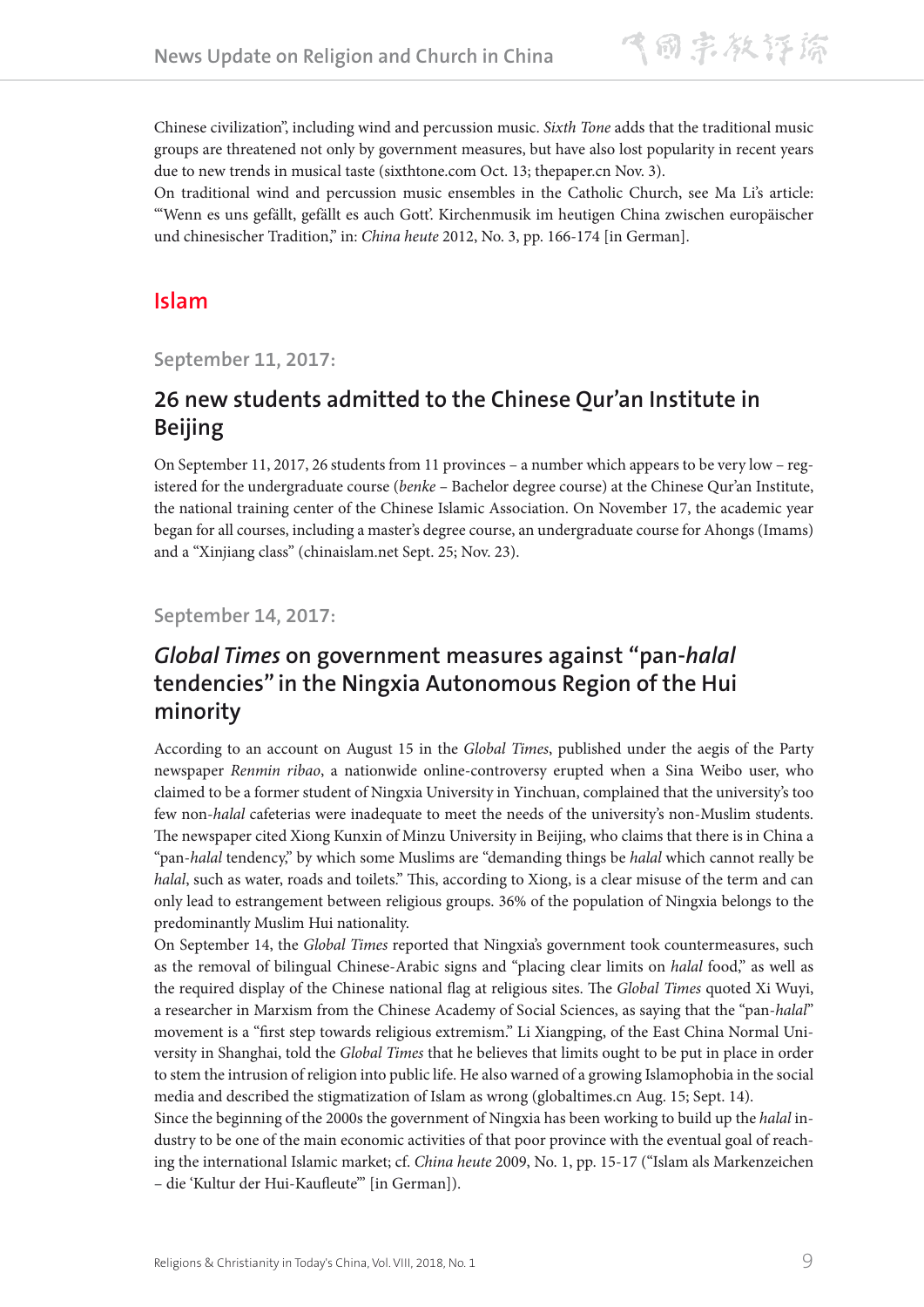#### **October 16 to November 16, 2017:**

## *Radio Free Asia* **reports on a clampdown on "wild" imams and raids on Kazakh households in Xinjiang**

The Washington, D.C. based broadcaster *Radio Free Asia* (*RFA*) reported on October 16 that authorities in the Autonomous Region of Xinjiang had launched a campaign against "wild" imams who refused to follow the party line; such imams would be locked up and then subjected to "brain-washing." Previously, according to an anonymous source quoted by *RFA*, on September 29 in a speech to officials, Xinjiang's Party Secretary, Chen Quanguo, ordered that a strict eye be kept on all detention and reeducation centers, including those established for the re-education of "wild" imams, in order to prevent any "incidents" during the run-up to the Party Congress.

Between October 25 and November 1, 2017, reportedly more than 30,000 Kazakh households in Tekes County in the Kazakh Autonomous Prefecture of Yili were searched for Qur'ans, prayer rugs, clothing purchased in Kazakhstan and any packages sent from Kazakhstan; citing local sources, *RFA* reported that all such items were confiscated (*RFA* Oct. 16; Nov. 16).

There had already been reports earlier in 2017 about the seizure of any Qur'ans published before 2012 in some parts of Xinjiang and about the setting up of new re-education camps in the Autonomous Region (see *RCTC* 2017, No. 3, pp. 8-9, and No. 4, p. 11).

#### **November 8, 2017:**

### **Article in** *Global Times* **describes Islam as an obstacle to the alleviation of poverty in China**

According to the report, the Linxia Hui Autonomous Prefecture in the South of Gansu Province, known as the "Chinese Mecca" due to its many mosques, is the second poorest area in China and one of China's "main battlefields for fighting poverty." The article quotes different sources, who all complain that the mostly Muslim population of the region spends far too much money for the building of mosques and for religious activities while at the same time many children cannot afford to go to school. Xiong Kunxin from the Minzu University of China told the *Global Times*: "Once a religion is overdeveloped, it will pose an impact on the wider secular society, sometimes posing a negative influence," he added: "We should keep it [religion] personal and it should not interfere with normal social activities." Mei Xinyu of the Chinese Academy of International Trade and Economic Cooperation told the *Global Times* that ethnic and religious identities in the region should be toned down considerably in order to promote economic growth (globaltimes.cn Nov. 8).

**November 29, 2017:**

## **Participants of the "First training course for middle-aged and young patriotic religious persons from Xinjiang" visit Buddhist Longquan Monastery in Beijing**

The Central Institute for Socialism, which organized the current course for imams from Xinjiang, which had already been in session for three months, published a report on the "interreligious exchange of ideas" during the course participants' visit to the Longquan Monastery in Beijing's University District of Haidian. The monastery is headed by the chairman of the Chinese Buddhist Association, Xuecheng, and is known for the social commitment of its many volunteers and for its intense use of social media.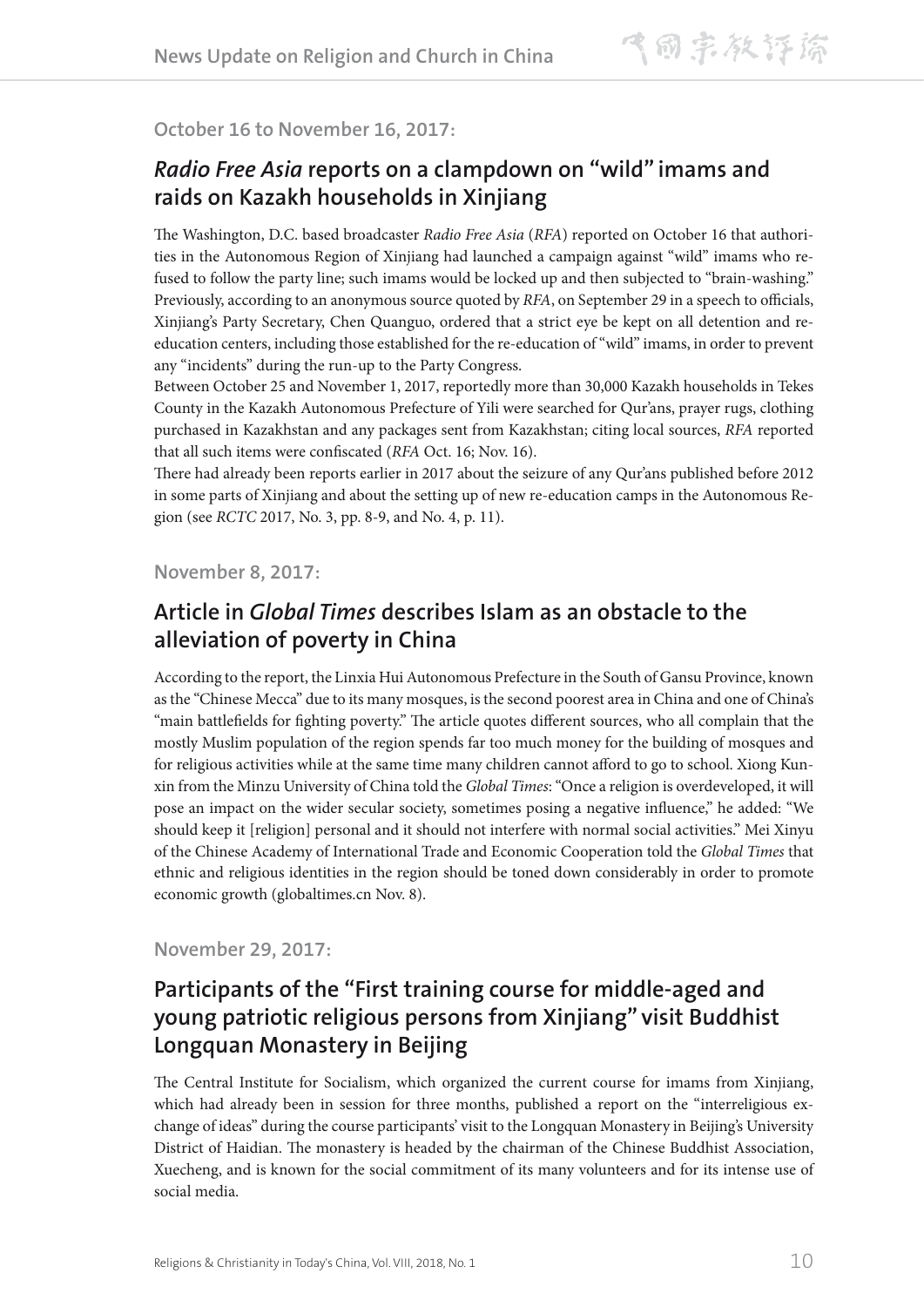

Active Temple: Visitors to a Dharma assembly are fed with soup at the gates of the Longquan Monastery (2012). Photo: China-Zentrum Archive.

The visitors from Xinjiang were reported to have been impressed by the level of education of the Buddhist monks, many of whom have graduated from university or have obtained a PhD; they remarked that in their own group "they had far too few such talents." They were also impressed by the great monastery library which possesses works from all different disciplines and which receives 5,000 visitors from outside the monastery each week, saying, according to the report: "All we do is read the Qur'an." During their visit, the course participants experienced a form of Buddhism that not only preserved tradition but also offered a contemporary interpretation of the teachings of Buddhism that ensured its adaptation to socialist society, the report of the Central Institute for Socialism claimed. It quoted them as saying that they were going to transfer this experience to the building up of mosques at home.

According to *Xinhua*, the approximately 70 course participants belonged to the Uighur, Kazakh and Kyrgyz ethnic groups. Course content included Chinese language and culture (such as Confucianism, Daoism and traditional paper cutting) as well

as the main themes of the 19th Party Congress, which, as *Xinhua* noted, helped build the participants' cultural, national and political identity (report of the Central Institute of Socialism according to fjnet. com Dec. 6; *Xinhua* Dec. 4).

The Central Institute of Socialism also provides courses for personnel of other faiths, such as the session offered to Catholic religious Sisters from August 31 to September 8, 2017 (chinacatholic.cn Sept. 14).

## **Protestantism**

**November 2017:**

### **Police in Guangdong Province detain attendants of unofficial church assemblies**

According to reports by *Radio Free Asia* (*RFA*), on November 19, authorities in the City of Heshan, in the southwestern Province of Guangdong, temporarily took into custody at least ten members of a Protestant group on suspicion of "illegal assembly." The arrests took place in the restaurant where the members of the group had assembled to pray and sing hymns. They reportedly were warned never to meet informally in such a fashion again. As *RFA* wrote, those arrested were members of the Shaping Church, which is affiliated with the Three-Self Movement, but that they had gathered away from the church due to their dissatisfaction with events and the style of worship on offer there.

According to information provided by the US-based organization China Aid, on November 5 police and officials of the local Bureau for Religious Affairs in Jiangmen arrested 13 participants of a Sunday service being held in a small house church, the Qingcaodi Church. They were charged with holding a religious service in a non-approved facility and were brought for interrogation to the local police station. Christian materials found at the site were confiscated. According to China Aid, the woman who provided the church's venue, Zhai Lili, was taken into custody and held in administrative detention for about two weeks (chinaaid.org Nov. 17; Dec. 2; *RFA* Nov. 23).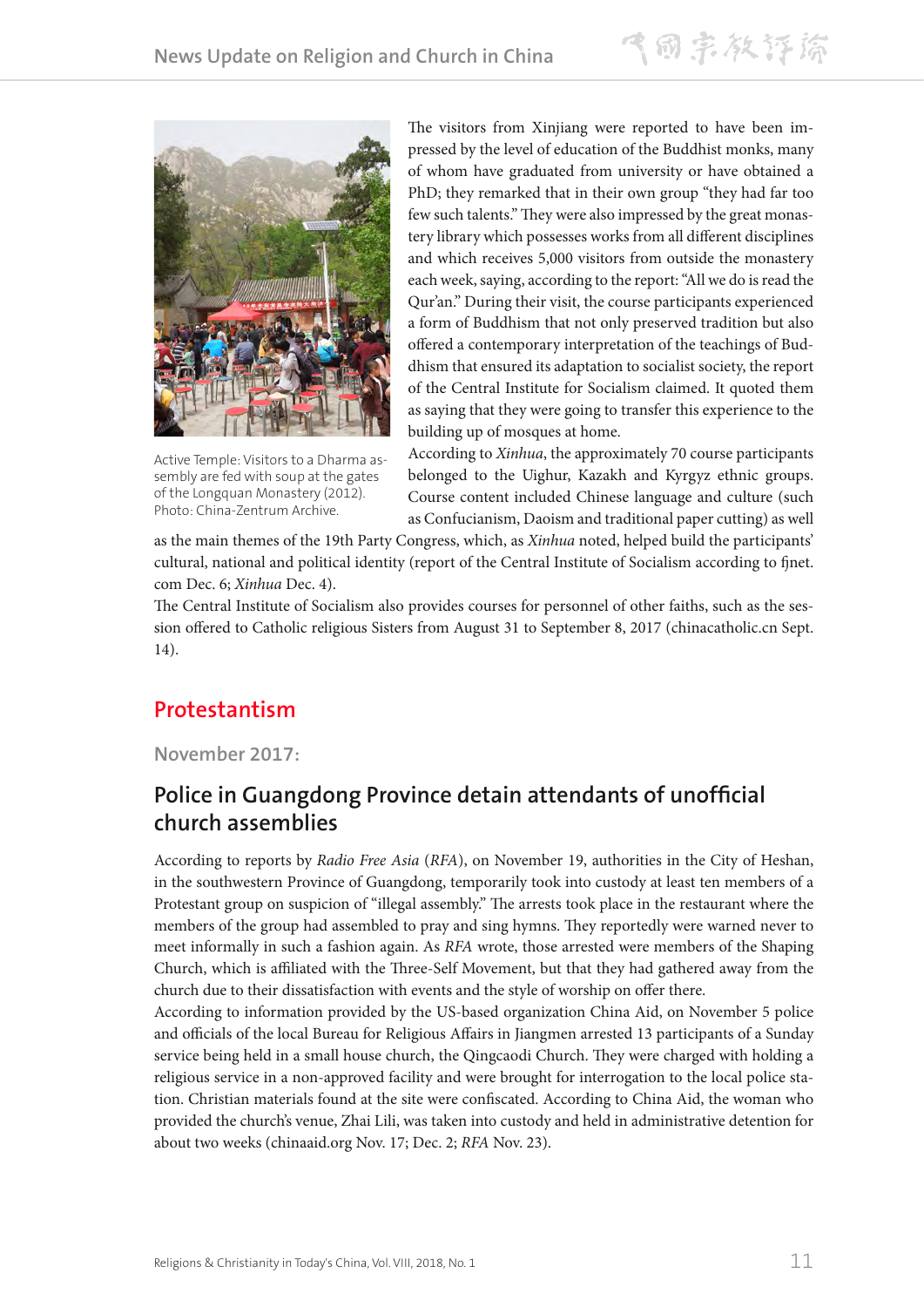#### **November 10, 2017:**

### **China Aid: 34 Christians in Yunnan indicted on false charges of "cult"**

According to information provided by China Aid, in 2016 hundreds of Christians in Yunnan Province were wrongly accused and arrested as supposed members of the "Three Grades of Servants" movement, a religious splinter group with a Christian background which was founded in Heilongjiang. The group has been classified by the authorities as an "evil cult" and has been formally banned. At least 34 of those arrested are still in detention and are soon to be put on trial, China Aid wrote on November 10, 2017. The organization said on October 26 that many of those accused had never even heard of the "Three Grades of Servants." China Aid also reported on the trial of six of the accused Christians before the County Court of Yun in Lincang, Yunnan, on November 29. As proof of their supposed "evil cult" activity, prosecutors reportedly presented in evidence before the court the confiscated Bibles as well as several Christian classics such as John Bunyan's *Pilgrim's Progress* and John Calvin's *Institutes of the Christian Religion*.

According to China Aid, in 2016 Yunnan's Department of Public Security established a special commission to investigate and prosecute the "Three Grades of Servants." The organization also reported that three of the detainees, Li Shudong, Li Meihua and Peng Zhenghua, had already been sentenced in July 2017 to four years in prison and 5,000 Yuan fine each for, among other things, membership in the "Three Grades of Servants," for recruiting cult members and for using a cult to undermine implementation of the law (chinaaid.org Sept. 8; Oct. 26; Nov. 10; Dec. 1).

#### **November 14, 2017:**

## *South China Morning Post***: Fight against poverty alleviation in Jiangxi – Christians encouraged to replace their crosses with posters of Xi Jinping**

According to the *South China Morning Post* (*SCMP*), a local social media channel in Huangjinbu Township, Yugan County, Jiangxi Province, reported over the weekend of November 11-12 that party cadres had visited poor Christian families to spread the party's poverty alleviation policies and help them in solving their material problems. The officials "melted the hard ice in their hearts" and "transformed them from believing in religion to believing in the party," the local social media channel reported. It went on saying that as a result, more than 600 townspeople "voluntarily" handed over the religious texts and images in their homes and replaced them with 453 portraits of President Xi.

This message, reported the *SCMP*, had disappeared from the social media site on Monday, but the fact that the campaign had actually taken place was confirmed by both villagers and local party cadres. Qi Yan, the party cadre responsible for poverty reduction in Huangjinbu, told the *SCMP* that the campaign has been running in the county since March. According to Qi, some households have been impoverished because of illness and have resorted to believing that Jesus could heal them. Through the work of the party cadres they would come to realize that they should "no longer rely on Jesus, but on the Party for help." Qi said that the authorities of Huangjinbu had already distributed 1,000 portraits of Xi. A third of the families in the township are Christian. The *SCMP* pointed out that the Communist Party under Xi has made poverty eradication by 2020 a political priority. 11% of the population of Yugan County live below the official poverty line, 10% are Christians (*SCMP* Nov. 14).

For more on the subject of poverty and religion/religious policy see the entry of November 8, 2017, in the section on "Islam."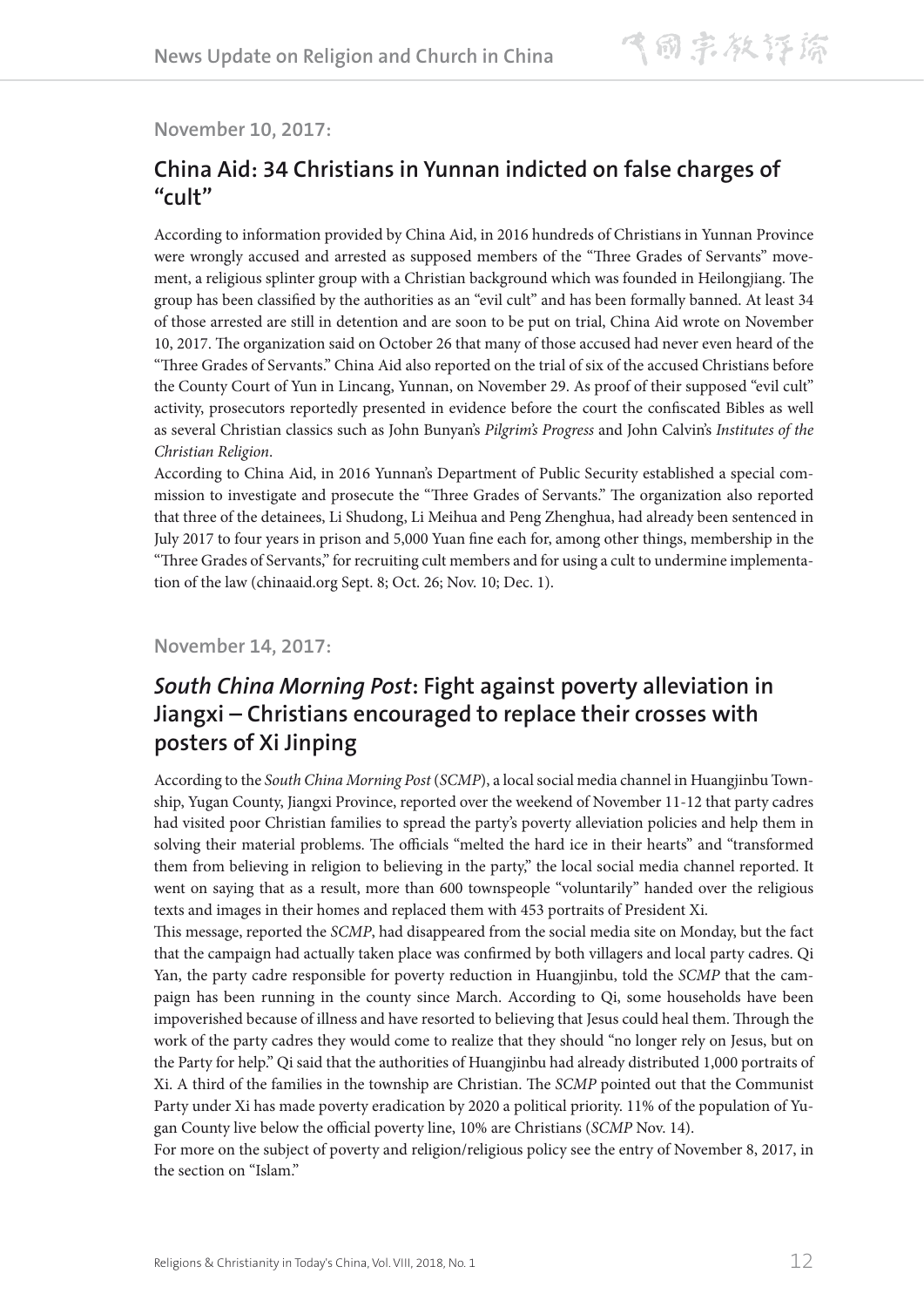**November 15–17, 2017:**

### **International Conference on the Bible and the Sinicization of Christianity**

The conference was organized by the Shanghai Academy of Social Sciences (SASS). Among the 18 foreign participants were a number of representatives of the United Bible Society. In addition, Prof. Robert Banks of the Australian Center for Christianity and Culture; James Harding, director of St. Paul's Theological College, Malaysia; and Professor emeritus John Samuel Mbiti from Bern also took part. In addition to ten SASS employees and two simultaneous translators, there was a total of twenty scholars representing the Chinese side, including members of Protestant theological seminaries in Shanghai, Jiangsu and Shandong respectively as well as Gu Mengfei, director of the Research Department of the Chinese Christian Council and the Three-Self Patriotic Movement (see: ccctspm.org Dec. 7). *Isabel Hess-Friemann*

## **Catholic Church**

**October 14, 2017:**

### **Ignatius study group for the deaf in Wenzhou celebrates its 10th anniversary**

Sixty deaf people participated in the celebration of the Wenzhou Study Group, which was held in new premises at the Wenzhou Cathedral. There were also 45 deaf people from Hangzhou present. The Wenzhou group was formed on the last Sunday of September in 2007, the international Day of the Deaf. It is currently led by Fr. Lin Yi. At present the study group has 50 active members. The group's goal is, among other things, to help its deaf members achieve a deeper understanding of their faith as well as greater involvement in works of charity (*Xinde* Oct. 29).

**November 17, 2017:**

### **Death of Bishop Lucas Ly Jingfeng of Fengxiang**

Bishop Lucas Ly (Li Jingfeng), Bishop of Fengxiang in Shaanxi Province and one of the most prominent personalities within the Chinese Church, died on the morning of November 17, 2017, at the age of 96. Bishop Ly was born January 15, 1921, in Tongyuanfang, Gaoling County (Shaanxi), and was ordained a priest in 1947. He spent more than twenty years in labor camps. In 1980 he was secretly ordained Auxiliary Bishop of the Diocese of Fengxiang. In 1983 he became the Bishop of Fengxiang. Until 2004, Fengxiang was one of the few dioceses in China where only the underground Church existed, although it was widely visible. In 2004, after many talks with the authorities of the State Administration of Religious Affairs, Bishop Ly decided to accept recognition by the government as the official bishop. He succeeded in doing so without having to join the Patriotic Association. Bishop Ly always attached great importance to being in complete unity with the Pope. He ordained more than 70 priests and helped organize the construction of more than 50 churches. A few years ago, his seminary, in which seminarians of different dioceses studied, had to be closed due to a lack of seminarians.

Bishop Ly was buried on November 25 at St. Joseph's Cathedral in Fengxiang. With his death, the country lost one of the last Chinese bishops of the "old guard" (*AsiaNews* Nov. 17; *Eglises d'Asie* Nov. 17; *UCAN* Nov. 21). – See the abituary in this issue.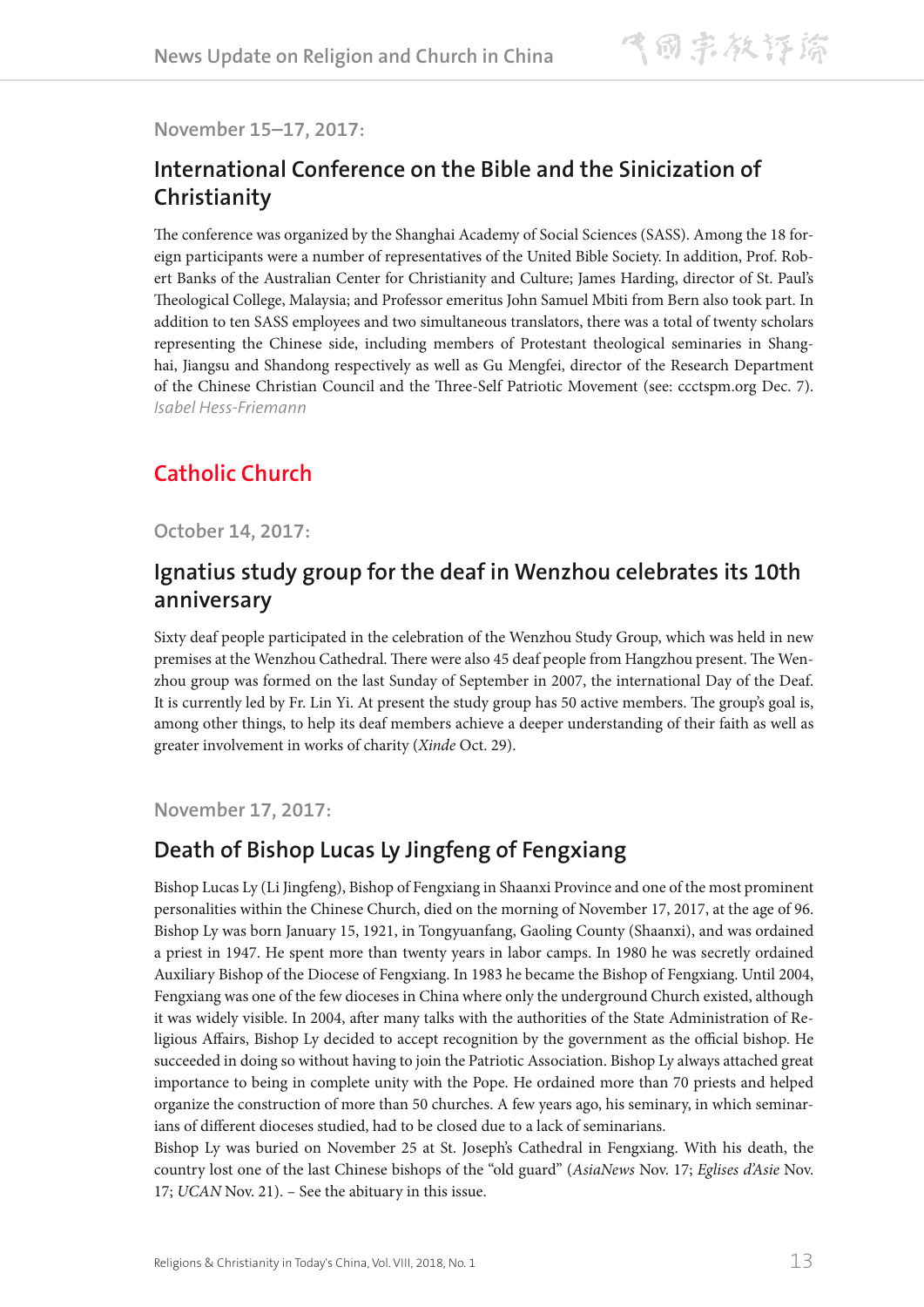## **Sino-Vatican Relations**

**October 17, 2017:**

### **Beatification process opened for Cardinal Celso Costantini, first apostolic delegate to China**

On the 59th anniversary of his death, on 17 October of this year, the first, or diocesan, phase of the beatification process for Celso Cardinal Costantini (1876–1958) was ceremoniously opened in the Cathedral of the Diocese of Concordia-Pordenone, Italy. Cardinal Costantini, who originally came from the Diocese of Concordia-Pordenone, was appointed by Pope Pius XI as the first Apostolic Delegate to China in 1922 and remained in that post until 1933. From 1935 until the year he was named a Cardinal in 1953, he served as the Secretary of Propaganda Fide (now the Congregation for the Evangelization of Peoples) in the Vatican. Costantini campaigned tirelessly to further the inculturation of the Church in China. He convened the first Chinese National Council of the Catholic Church in Shanghai (Primum Concilium Sinense) in 1924, engaged in the education of local priests, and prepared the way for the formation of the first six Chinese bishops, who were consecrated on October 28, 1926, at St. Peter's Basilica in Rome. During his years as Secretary of Propaganda Fide, he was committed to building up the indigenous Church hierarchy in China in 1946 and strongly supported the translation of the Roman Missal from Latin into Chinese. An artist himself, Costantini was also a great patron of Christian art in China. In 1927 he founded a religious order for men known as the "Congregatio Discipulorum Domini" (Congregation of the Disciples of the Lord). The Cardinal died on October 17, 1958 in Rome (catholicnewsagency.com Aug. 10; *Fides* Oct. 6, 2016; Oct. 13; *UCAN* Aug. 31; Oct. 17).

#### **October 21/24, 2017:**

## **Director of the State Administration for Religious Affairs (SARA) comments on Sino-Vatican relations – "Prospects are good," but problems cannot be solved in a short time**

On the occasion of the 19th Party Congress, SARA Director Wang Zuo'an spoke twice with the *Commercial Radio Hong Kong* channel. In the first interview, Wang said that Pope Francis has repeatedly expressed his desire to visit China, which shows his positive attitude, and he has on several occasions expressed his respect for the leadership in Beijing and the Chinese people. Wang stated that Beijing is sincerely seeking to improve bilateral relations. He cited China's usual conditions – breaking off ties with Taiwan and noninterference in China's internal affairs, including religious ones.

In the second interview, Wang confirmed that the communication channels between China and the Vatican were functioning without obstruction. However, some problems are not easy and cannot be solved in a short time, sincerity and real deeds from both sides are needed, Wang said. He declined concrete information on the method of episcopal nominations. He said that no visit to China by the Pope was currently in the planning, but stressed that the prospects for Sino-Vatican relations are good.

In the Taiwanese media, Wang's statements sparked concern over the future of Taiwan's diplomatic relations with the Vatican (according to tw.appledaily.com Oct. 21, 24; *AsiaNews* Oct. 21, 26).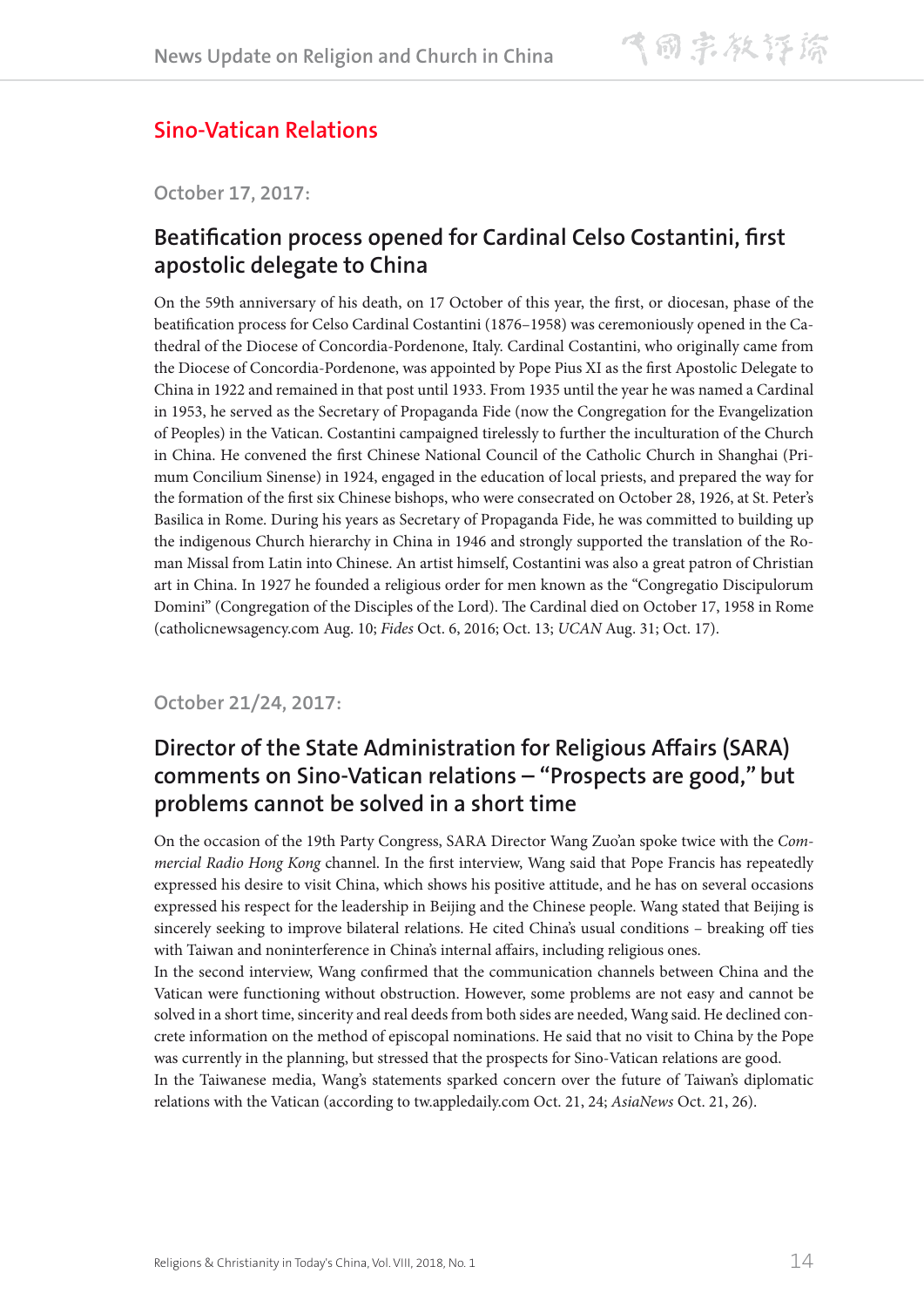#### **Beginning of November 2017:**

## **Former Vatican spokesman Lombardi comments in** *La Civiltà Cattolica* **on the path to a "fully Chinese and fully Catholic" Church**

Fr. Federico Lombardi SJ, now President of the Joseph Ratzinger Pope Benedict XVI Foundation, has published his article in No. 4017 of the journal *La Civiltà Cattolica*, whose articles are viewed and approved by the Vatican Secretariat of State prior to publication. *Vatican Insider* brought a summary of the article which is not freely accessible on the net.

According to this summary, Lombardi writes that, among other things, Pope Francis, as a non-European and as a Jesuit, enjoys some advantages in the eyes of the Chinese leadership over his predecessors and that his empathy, etc., has helped to create a new climate between the two sides. But Lombardi also emphasizes the "clear continuity" between Pope Francis and Pope Benedict XVI. Lombardi stresses that the latter, in his 2007 "Letter to the Church in China," called for compassion and reconciliation on the way to the unity of the Chinese Church. The Catholic Church in China was born and works in Chinese reality, writes Lombardi; if she wanted to be there for China and offer her the gospel, she would have to be fully Chinese, but at the same time also fully Catholic, i.e., unseparated from the Universal Church and inspired by the roots of the common faith tradition. To create the conditions for this is what the Sino-Vatican dialogue is all about, Lombardi says. He also writes that Pope Francis invites people to "healthy realism" – a notion that Cardinal Secretary of State Parolin had already applied to talks with China (*Vatican Insider* Nov. 2).

Lombardi's article is at least the third in a series of contributions to *La Civiltà Cattolica* that flank the Holy See's dialogue with China, after articles by Joseph You Guo Jiang SJ in late May and Joseph Shih SJ in late October 2017 (see: *RCTC* 2017, No. 3, pp. 17-18; No. 4, p. 19).

**November 10, 2017:**

## **Hong Kong: Cardinal Zen sharply criticizes the Vatican's China diplomacy**

At a memorial service in the Church of St. Jude in Hong Kong for Father Wei Heping, who died in unclarified circumstances two years ago, Joseph Cardinal Zen, bishop emeritus of Hong Kong, asked God to rescue the Holy See "from the brink of the precipice and not sell out the faithful Church [to the Chinese government]." The Cardinal said that he had learned via several sources that there was "an evil" plan afoot in the negotiations process to ask loyal bishops to resign in order to make way for illegitimate bishops. That is shocking, Zen said. Dialogue is necessary, he said, but one should not be too optimistic in dealing with the communist regime and there must be a bottom line in the negotiations (*AsiaNews* Nov. 11; *UCAN* Nov. 21.).

**November 10, 2017:** 

## **Underground Bishop Joseph Han Zhihai from Lanzhou installed as official bishop**

The installation Mass of Bishop Joseph Han Zhihai in the Lanzhou Cathedral in northwestern Gansu Province was presided over by Bishop Yang Xiaoting of Yulin (Shaanxi), one of the Vice Chairmen of the official Chinese Bishops' Conference, which is not recognized by Rome. Bishop Han Jide of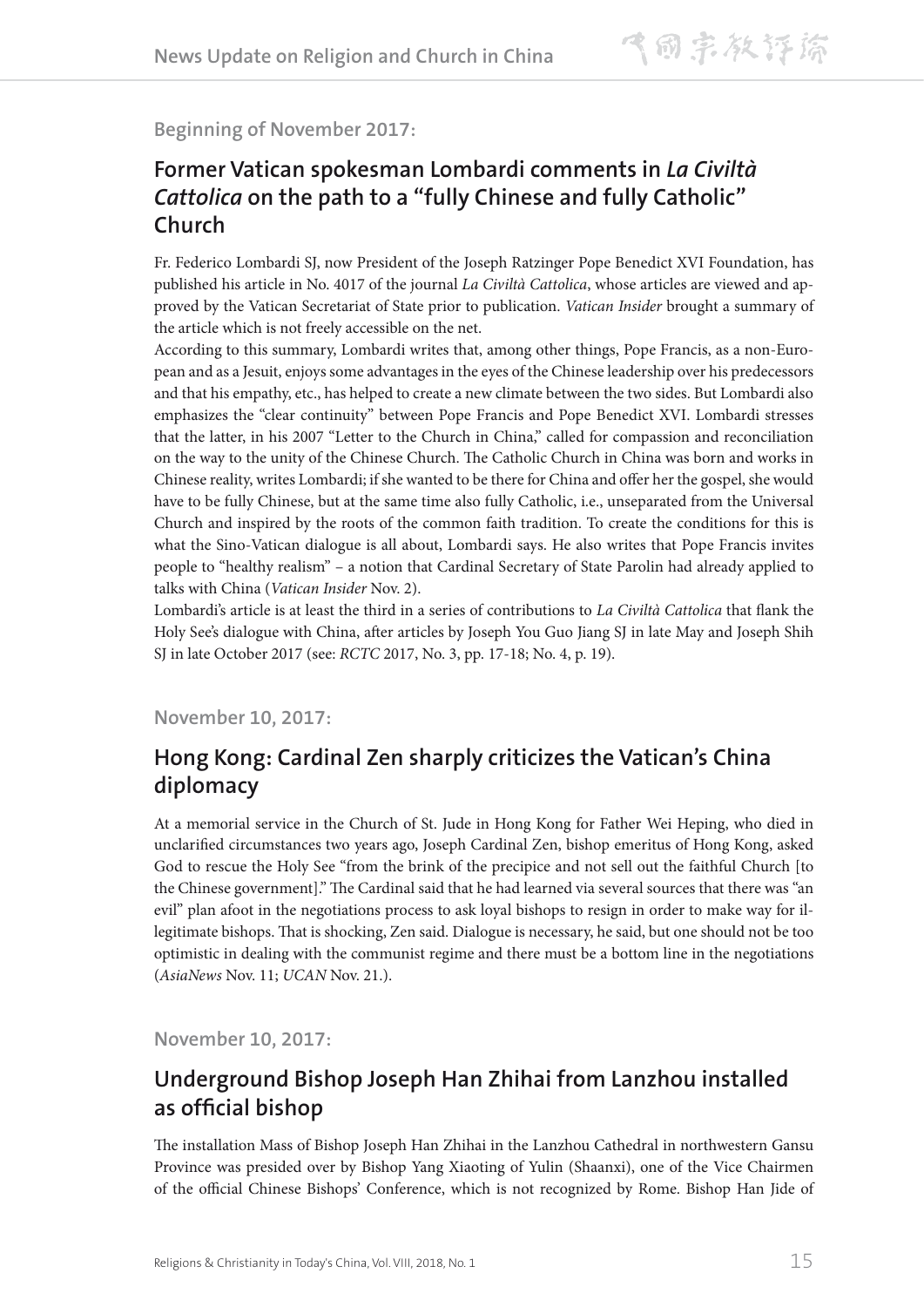飞雨宗教评谛



Bishop Han Zhihai in the year of 2009. Photo: China-Zentrum.

Pingliang and Diocesan Administrator Zhao Jianzhang of Tianshui (both Gansu Province) concelebrated. Bishops Yang Xiaoting and Han Jide are recognized as bishops by both the Pope and the state. Also present for the installation were party cadres from the local Bureau for Religious Affairs and United Front Department. *AsiaNews* reported that during the ceremony, the letter of approval from the official Bishops' Conference was read out. According to *UCAN*, some of the priests and members of the faithful in Lanzhou had their doubts about the canonical validity of the ceremony. Of the 38 priests in the Diocese of Lanzhou, 12 (including priests studying abroad) did not participate in the installation, and only two of the three congregations of Sisters in

the diocese sent representatives. One priest even expressed concern to *UCAN* that the diocese might be in danger of splitting should Bishop Han follow the government line too closely in the future. A Father Paul from Lanzhou told *UCAN* that Bishop Han himself had said he had informed Rome about the upcoming installation and that Rome had been pleased. Father Paul said that he believes that government recognition of the bishop will be good for the diocese in the end. As reported by *AsiaNews*, religious officials had previously described the Bishop's installation to priests and Sisters of Lanzhou as a result of negotiations with the Vatican. A round of talks did take place in October 2017, according to *AsiaNews*.

The day after his installation, Bishop Han Zhihai, together with nearly 80 Gansu priests and Sisters, visited the Jinggangshan revolutionary memorial in Jiangxi Province.

Bishop Han Zhihai, born in 1966, was secretly ordained in 2003 as Bishop of Lanzhou. That same year, he called for unity in the Chinese Church in an open letter (a German translation of which can be found in *China heute* 2003, No. 6, pp. 214-215). According to *AsiaNews*, he had been in contact with Liu Bainian, the then head of the Chinese Catholic Patriotic Association, for at least ten years and later allowed his two vicars-generals to become members of the Patriotic Association, although he himself until now – thus *AsiaNews* – has not yet joined the association (*AsiaNews* Nov. 10; china.ucanews.com Nov. 10; *UCAN* Nov. 15).

Twice Bishop Han gave an interview to *Vatican Insider* (published on Feb. 4, 2015, and Nov. 17, 2017, respectively).

#### **November 16, 2017:**

### **Official installation of secretly consecrated Coadjutor Bishop Joseph Sun Jigen of Handan**

Bishop Sun Jigen, born in 1967, belongs to the official part of the Diocese of Handan in Hebei Province (the old diocese of Yongnian continues in the underground). As bishop-candidate, he had both the papal mandate and, in principle, the approval of the Chinese authorities. On July 21, 2011, however, he allowed himself to be consecrated earlier than scheduled and in secret as a strategic maneuver to avoid having the illegitimate Bishop Guo Jincai take part in the consecration, something upon which the government was insisting. That was the reason why Sun so far had not been recognized as bishop by the government.

At the official installation Mass of Bishop Sun Jigen on November 16, Bishop Feng Xinmao of Jingxian and Coadjutor Bishop An Shuxin of Baoding concelebrated. Both of them are approved by the Pope and by the government. Before the Mass, the letter of approval of the official Bishops' Conference was read out. According to *UCAN*, since the government at the last moment made arrangements to have Bishop Guo Jincai, who is not recognized by Rome, as a concelebrant, only 55 priests of the diocese, 20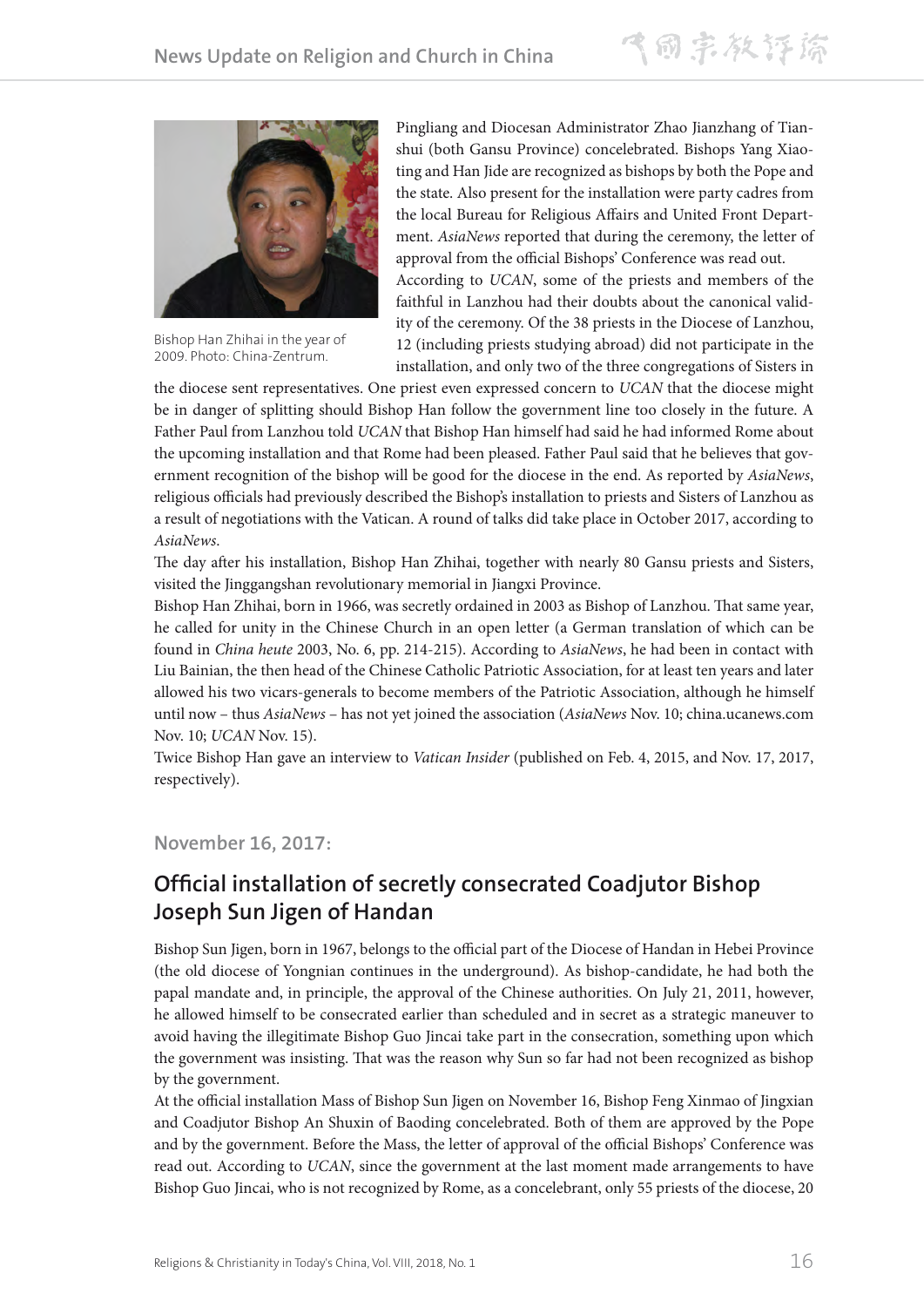Sisters and 60 lay people took part in the ceremony. 42 priests of the diocese (including three currently studying abroad) kept their distance and avoided taking part in the Mass. It turned out, however, that Bishop Guo could not be present for the installation because his mother had just died, so in the end only bishops recognized by Rome were present at the installation. The installation Mass took place in a small rural church in Shexian County.

Anthony Lam of the Holy Spirit Study Centre of the Diocese of Hong Kong described the public recognition of Bishops Han Zhihai and Sun Jigen as a "good thing" and a normal practice, which had actually been due long ago. As Handan's Vicar General, Fr. Li Anping, told *UCAN*, Bishop Sun can now publicly do many things that were not possible before – such as, to confer the sacrament of confirmation, to ordain priests or to celebrate the solemn Chrism Mass during Holy Week. Handan is a lively and energetic diocese with around 150,000 faithful (*AsiaNews* Nov. 16; china.ucanews.com Nov. 16).

#### **November 21, 2017:**

### **"Art Diplomacy": China and the Vatican announce "simultaneous exhibits"**

At a specially convened press conference in the Press Office of the Holy See, it was announced that two parallel exhibitions will be mounted in the Vatican Museums and at the Palace Museum in Beijing in the spring of 2018. The director of the Vatican Museums, Barbara Jatta, spoke on behalf of the Vatican while the Chinese side was represented by Zhu Jiancheng, secretary-general of the China Culture Investment Fund (which according to Zhu, is a government-sponsored NGO launched in 2011), and artist Zhang Yan, who donated several works of art to Pope Francis. Jatta spoke of the novelty of a collaborative exhibition between the Vatican Museums and Chinese cultural institutions. She also spoke of the universal language of beauty. According to Zhu, the simultaneous exhibitions "will open a new chapter in the cultural exchanges between the Chinese people and the Vatican," and will favorably impact the normalization of Sino-Vatican diplomatic relations.

According to *AsiaNews*, 40 selected items from the Vatican Museums, including 38 ancient Chinese works of art, will be shown in the Forbidden City. In return, 40 items from China will be exhibited in the Vatican Museums under the heading "Beauty Unites Us." The Chinese *Global Times* wrote that this art exchange which the two museums "are reportedly preparing" is viewed by experts as a sign that both sides are seriously moving to improve relations (*AsiaNews* Nov. 21; Bulletin of the Press Office of the Holy See Nov. 21; *Global Times* Nov. 22; Press Office of the Vatican Museums, Press release).

#### **November 21, 2017:**

## *Radio Free Asia***: Chinese Travel Agencies reportedly ordered not to accept clients planning to visit the Vatican or St. Peter's Basilica**

As reported by *Radio Free Asia* (*RFA*), several Chinese tour operators confirmed to the broadcaster that they had received a directive on November 16 stating that "Travel agencies are required to cancel any tours that include the Vatican or St. Peter's in the itinerary" and that "Any travel agency found to be advertising these destinations in their promotional literature or other products will be fined up to 300,000 Yuan [around € 39,000]." One tour operator told *RFA* that the order came from the State Tourism Bureau, while an employee of the Guangdong branch of the State Tourism Bureau told *RFA* that the directive came from the central government and that it was a diplomatic problem. However, according to *UCAN*, Foreign Ministry spokesman Lu Kang said at a press conference on November 23 that he was unaware of such a ban.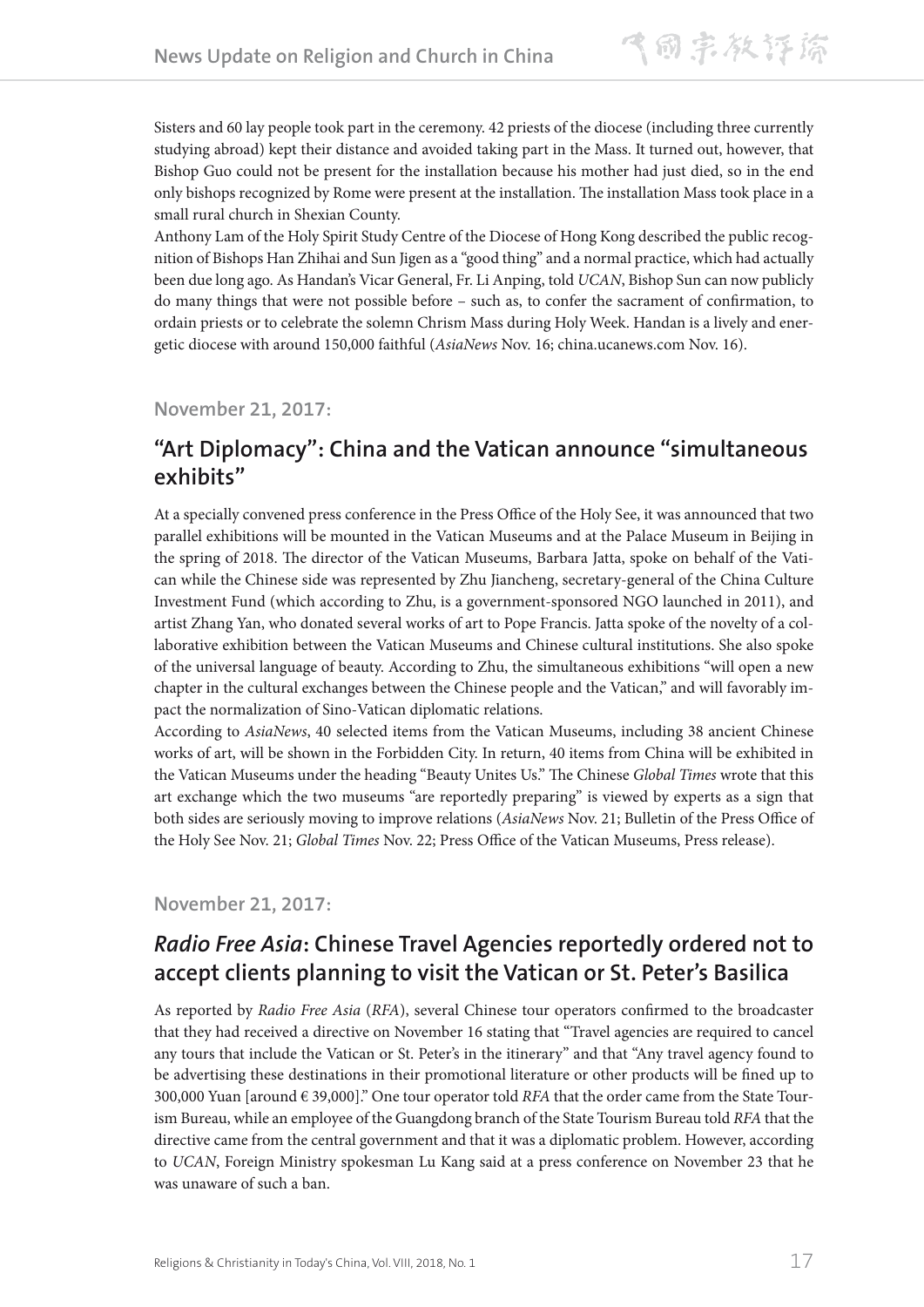*AsiaNews* commented that the flow of Chinese tourists to the Vatican has grown so much that Catholic and Protestant groups have been observed in St. Peter's square handing out tracts on the Christian faith as well as contact information for their communities. Thus, the ban could be aimed at preventing the evangelization of tourists. Anthony Lam of the Holy Spirit Study Centre of the Diocese of Hong Kong suggested that the ban could be related to the Chinese government's revised Regulations on Religious Affairs and their broad provisions, and that it could eventually affect visits from China to other sacred sites as well. *UCAN* pointed out, however, that it is still possible for people in China to book trips to Italy and then go on to visit the Vatican and St. Peter's on their own (*AsiaNews* Nov. 22; jingtravel.com Nov. 22; *RFA* Nov. 21; *UCAN* Dec. 4).

**November 26 to December 2, 2017:**

## **Pope Francis visits Myanmar and Bangladesh – on the return flight he also talks about dialogue with China**

China played no direct role in the Pope's recent state and pastoral visit with its difficult questions. The party-friendly Chinese *Global Times* mentioned the Pope's journey. In a November 28 editorial entitled "Pope should avoid complicating Rohingya crisis on visit," the *Global Times* spoke of the Pope's visit as a "religious tightrope walk."

At the on-board press conference during the return flight from Bangladesh, Pope Francis did mention that some Chinese [from mainland China?] had taken part in the [Pope's] Masses [in Myanmar]. He also said that a trip to China was not in the works at present but that it was no secret that he would really like to visit China. Culturally, the talks with China are taking place at a high level, the Pope said with reference to the planned simultaneous exhibitions in the Vatican Museums and the Forbidden City (see the entry of November 21, 2017, above). He was also referring to "professors, priests who teach at the Chinese state university." Pope Francis said that there is also "political dialogue, above all about the Chinese Church, with that history of the patriotic Church and of the clandestine Church, which must be done one step at a time, with sensitivity." He said he thought that a meeting of the Joint Commission will be taking place in Beijing in these days. "And this, with patience. But the doors of the heart are open" (*Global Times* Nov. 28; http://w2.vatican.va/content/vatican/it.html).

## **Hong Kong**

**October 31, 2017:**

## **All mention of the Tian'anmen Massacre to be deleted from Hong Kong's history curriculum**

The Hong Kong government is expected to cancel the 1989 Tian'anmen Massacre and 1967 workers' revolt in Hong Kong from the revised lower secondary school history curriculum, with more class hours dedicated to studying the Chinese dynasties instead. Experts see this as a worrying erosion of political independence, according to *UCAN*. It would now be up to teachers and schools to decide whether or not to continue to discuss these two issues. The revised curriculum of October 31 is now set for a second round of public consultation; it is expected to come into effect in 2020. Chief Executive Carrie Lam introduced Chinese history as a compulsory subject for junior secondary students.

The Chinese government has long put pressure on Hong Kong's Education Bureau to promote "patriotism" among the city's students. The program of "national education," which aims at a stronger identification with the mainland, has repeatedly been criticized as "brainwashing" (*UCAN* Nov. 2).